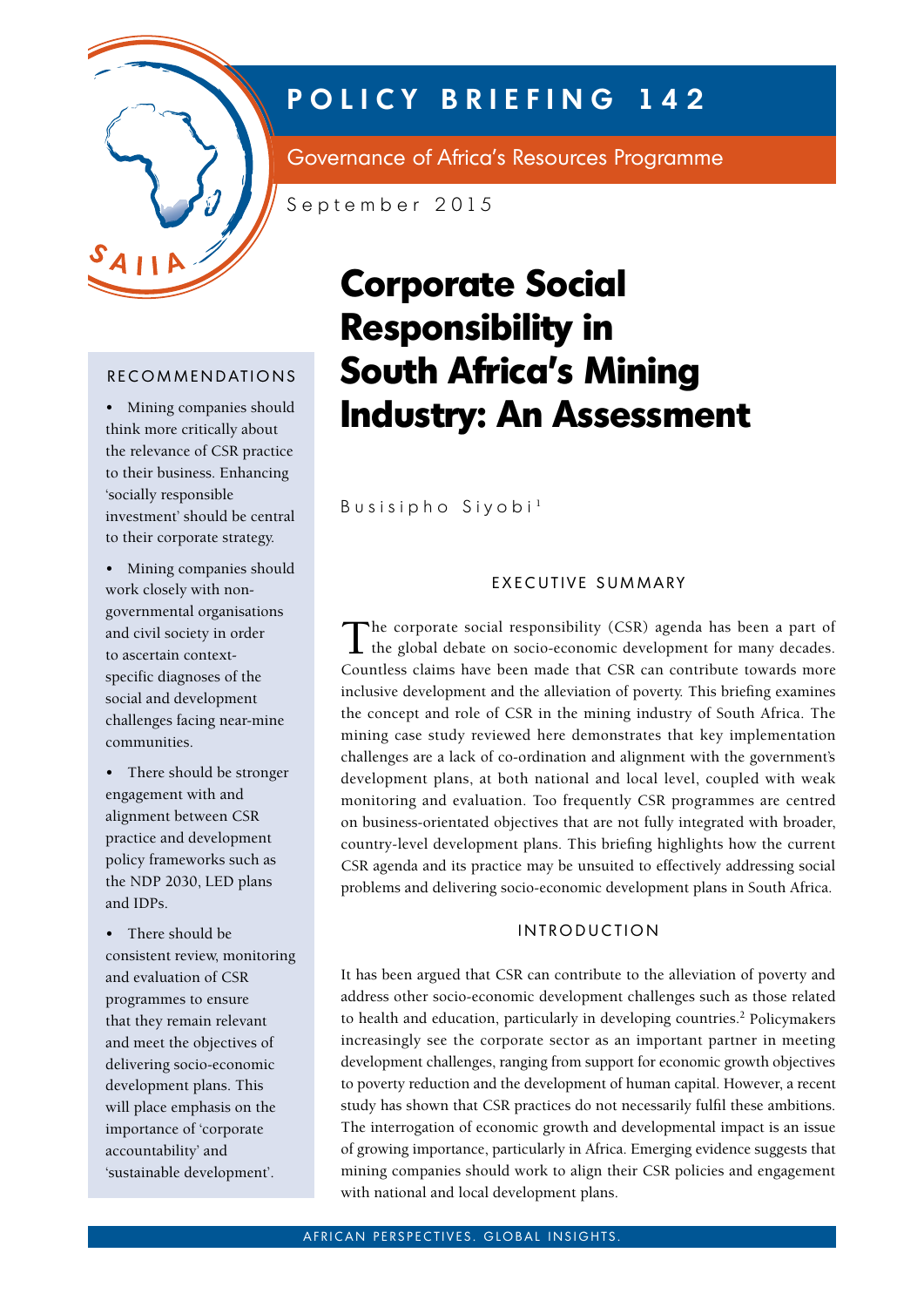Hamann argues that companies have approached corporate social responsibility programmes as 'ad hoc charitable donations to good causes'.3 Mining companies' CSR policies generally focus on education and health initiatives in the communities they operate in.<sup>4</sup> Key challenges are encountered mainly in the implementation process, and this is indicative of poor policy formulation. These challenges include a lack of co-ordination and co-operation with relevant government departments – at national, provincial and local levels – and weak policy alignment with key development plans. The lack of monitoring and evaluation has also hindered the CSR initiatives indicated in the case study reviewed here.

The development policy framework at national level aims to eliminate poverty by reducing the number of people living in households with a monthly income of ZAR5 419 (\$42.20) (at 2009 rates) per person from 39% to 0%, and reduce inequality from a Gini coefficient $^6$  of 0.69 to 0.6 by 2030.7 Local development policy frameworks focus on municipalities preparing their own integrated development plans (IDPs) for a five-year period while promoting sustainable economic growth through local economic development (LED) plans.

#### CSR IN THE GLOBAL CONTEXT

The link between business ethics and social obligations has grown over recent decades, although corporate social responsibility is a fairly recent concept. Fundamentally, CSR was shaped by earlier debates regarding the role of business in society. CSR as a concept has since been moulded into taking development, the environment and human rights into greater consideration.8

In addition, debates on the role of business and society have included new terms such as 'corporate accountability', 'socially responsible investment' and 'sustainable development', all of which aim to redefine the concept of CSR. Subsequently, CSR is understood and interpreted differently at individual and institutional levels and also varies across national contexts.

From a global perspective, the World Business Council for Sustainable Development (WBCSD) has revised its definition of CSR over time. Initially, CSR was referred to as 'the continuing commitment by business to behave ethically and contribute to economic development while improving the quality of life of the workforce and their families as well as of the local community and society at large'.9 Later on, the WBCSD changed this to 'the commitment of business to contribute to sustainable economic development, working with employees, their families, the local community and society at large to improve their quality of life'.10

This definition is designed to encourage business to genuinely improve the quality of life of both their workers and society at large. It is evident in the new WBCSD definition of CSR that development and the environment are important features to incorporate into any definition or legislative framework related to the CSR agenda and its practice. Alongside the WBCSD, the International Council on Mining and Metals encourages its members to support 'sustainable development' in order to promote shareholder value.

# CSR IN SOUTH AFRICA'S MINING INDUSTRY

Prior to 1994, mining in South Africa embodied some of the most socially destructive practices of that era. In the post-1994 democratic dispensation, CSR has been treated as a vehicle for restorative justice to redress the legacy of apartheid. For this reason, the mining industry has become a leader in implementing CSR initiatives and has made the greatest financial contribution as a sector.<sup>11</sup>

South Africa's transition to democracy brought wholesale political, institutional and social changes. These changes affected the concept and role of CSR in two ways.

First, South Africa's capital markets became closely linked to international markets, predominantly through the listing of mining companies on international stock exchanges, particularly on the London Stock Exchange. This resulted in these mining companies being pressured to meet international CSR expectations, in accordance with corporate governance guidelines. These listed companies were thus incentivised to increase their CSR commitments in order to attract investors. Due to these rising international expectations, policies at a local level also changed.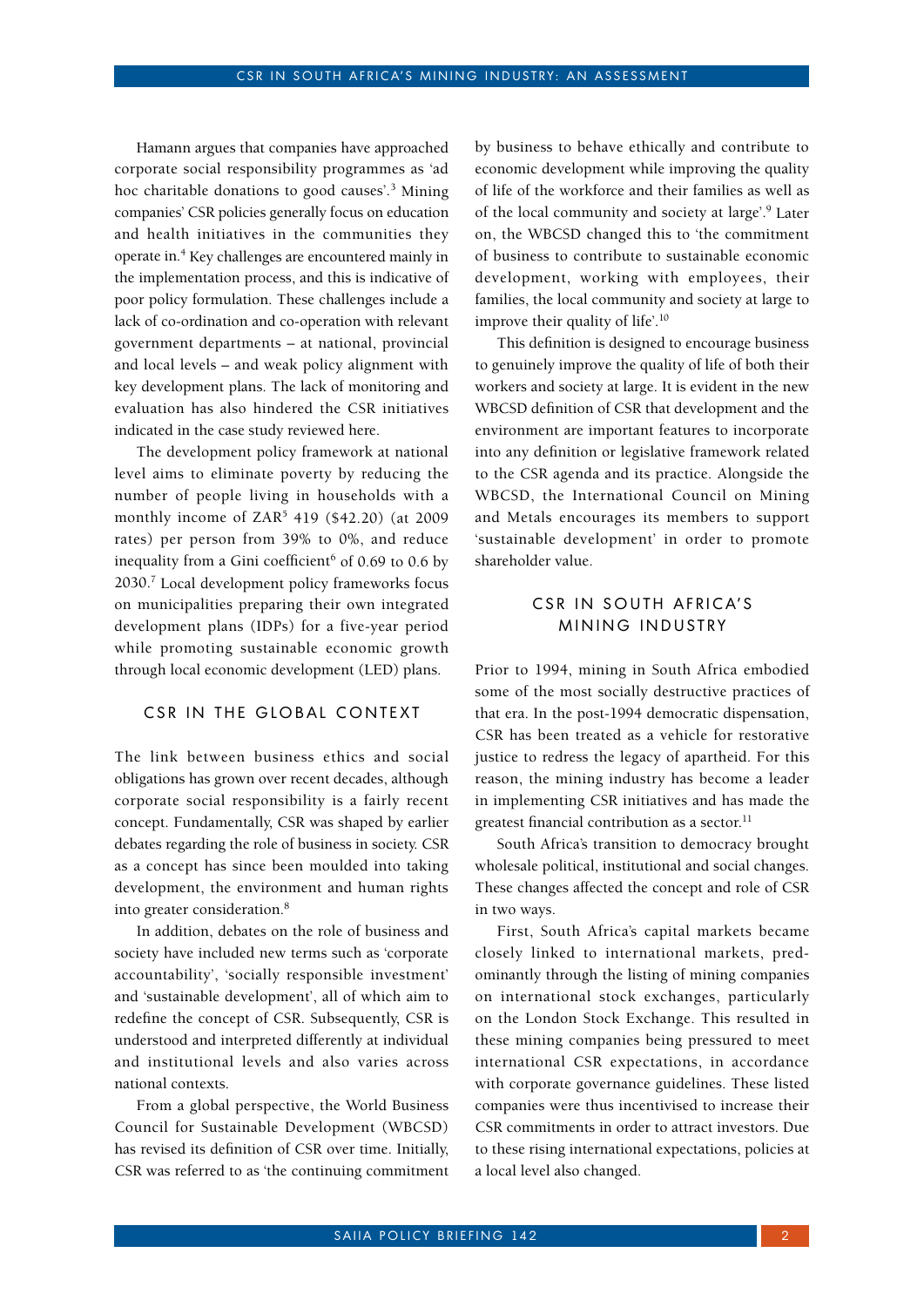Second, the post-1994 dispensation saw the newly elected government assume custodianship of the country's mineral resources on behalf of all South African citizens. Private investors were still entitled to apply for mining licences and concessions. The Mineral and Petroleum Resources Development Act (MPRDA) enacted in June 2002 represents a legislative commitment to achieving equitable access to, and the sustainable development of, South Africa's mineral and petroleum resources.12 Black Economic Empowerment (BEE) policy has been enhanced by certain elements of the MPRDA; the MPRDA obliges mining companies to convert their old rights under the Minerals Act 50 of 1991 to new rights under the MPRDA condition that they enact suitable BEE deals.<sup>13</sup> Corporate social investment (CSI) programmes are action plan-led interventions to implement a CSR policy framework, and the term CSI 'is a peculiarly South African development'.<sup>14</sup> The MPRDA also requires companies to construct social and labour plans (SLPs).

Yet the MPRDA does not clearly and specifically stipulate how this objective should be achieved: the mining houses are left with immense discretionary power to comply with the act according to their own interpretation. In addition, the way in which mining houses choose to comply with the act is voluntary; meaning that how they apply the act is a reflection of the degree of their CSR compliance.15 This indicates the poor formulation of the MPRDA.

This weakness should be addressed through the application of legislative frameworks on development such as the National Development Plan (NDP) 2030, LEDs and IDPs. This could be achieved through having CSR policies strongly aligned with development plans, given that the broader CSR agenda also aims to promote sustainable development and economic growth. Thus, development policy frameworks may be of value in both directing and achieving the MPRDA's objective regarding CSR engagement.

# KEY IMPLEMENTATION CHALLENGES OF CSR PROGRAMMES

#### **Co-ordination and co-operation**

There is a lack of co-ordination and co-operation between mining companies and other relevant stakeholders at the local level. One of the major reasons for the implementation of CSI projects, as expressed by most company interviewees, is competition – to improve the relevant company's image and reputation. In practice, this competitiondriven approach has obstructed joint planning and implementation efforts among stakeholders.<sup>16</sup> This implementation challenge was observed in Besharati's case study of Anglo American Platinum's CSI education projects in the Limpopo and North West provinces.<sup>17</sup> Being motivated by competition may not necessarily have negative consequences for implementing CSI projects. However, this drive needs to be harnessed in a way that avoids mere implementation in the absence of coherent, integrated action involving all relevant stakeholders.

#### **Alignment with development policy frameworks**

Companies have generally failed to consult, co-ordinate and align their actions with those of the government, particularly the planning processes of the national and provincial departments of Education. The procedure undertaken by the company is typically to sign a Memorandum of Understanding (MoU) with the member of the executive council (MEC) or the head of department (HOD) of provincial departments. The expectation is that more comprehensive planning and consultation will occur at the lower level between company officials and local education authorities. However, district and circuit managers in mining areas were not aware of, nor did they see, the MoUs signed with the MEC or HOD.<sup>18</sup> This further indicates the lack of an inclusive partnership involving all relevant stakeholders.

#### **Monitoring and evaluation of CSR programmes**

In the area of education interventions, most schools and education officials did not know the purpose, principles and strategy of companies' CSI education projects. In the case of Anglo American Platinum, implementation of its infrastructure projects at the schools had not necessarily been thought through or had been implemented incorrectly. For instance, new science laboratories, libraries and toilets were rendered unusable due to no provision being made for running water. The provision of basic services such as water and electricity is the responsibility